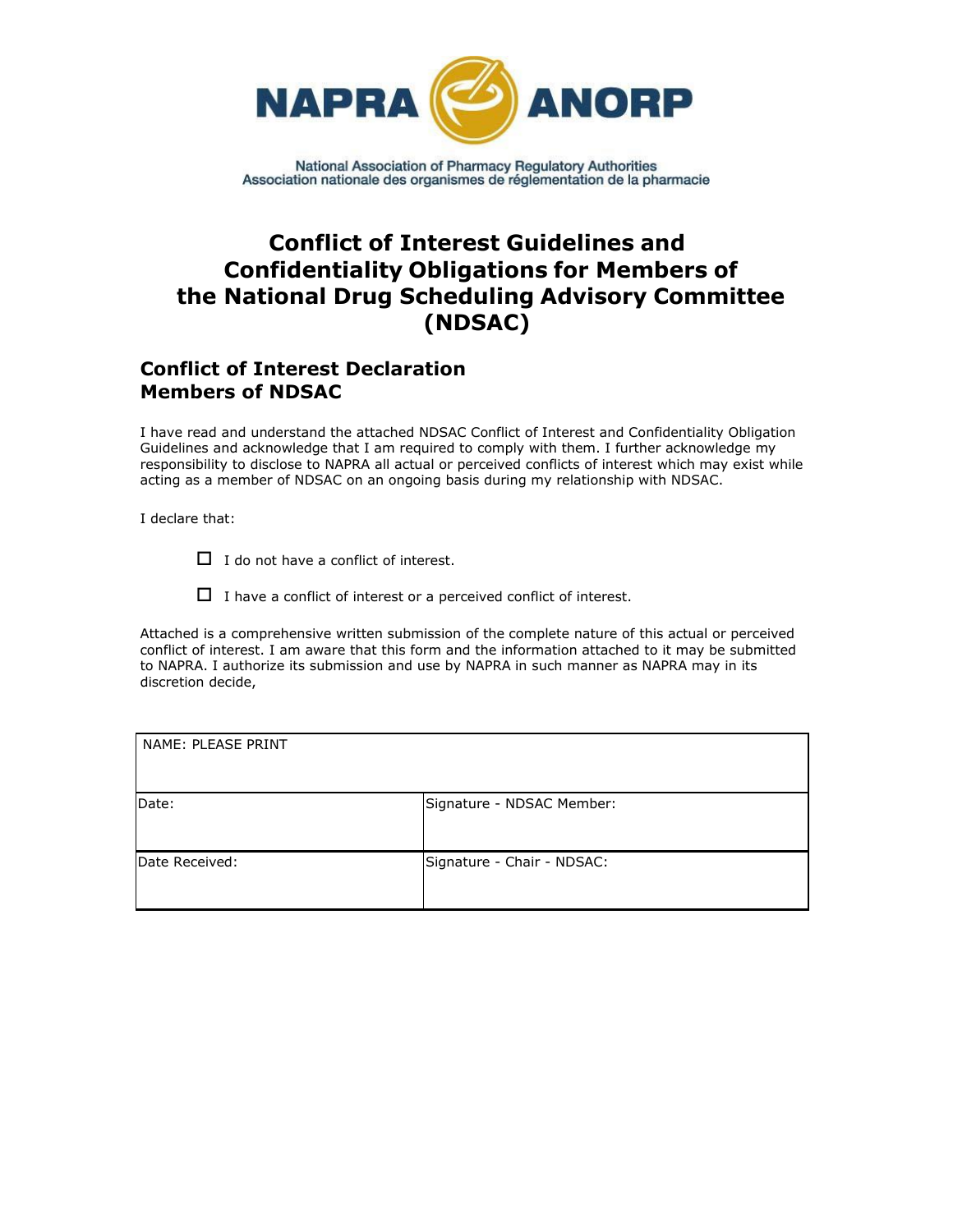

# **Conflict of Interest Guidelines and Confidentiality Obligations for Members of The National Drug Scheduling Advisory Committee (the "NDSAC Guidelines")**

## **Overview**

The following guidelines are intended to govern the disclosure and avoidance of conflicts of interest for all Committee Members and to clarify their obligations to ensure that certain information of which they become aware of remains confidential. The guidelines set out below are intended to supplement the requirements of the common law and any governing legislation including, without limitation, The Canada Corporations Act.

### **Article I** - Declaration of Interests

1.1 Every Committee Member shall declare to NAPRA in writing the nature and extent of any relationship, arrangement. contract or agreement which creates a duty to or interest in any other person which may result in a conflict of interest, real or perceived. The declaration to be made by the Committee Member shall be in the form annexed as Schedule "A" to these guidelines (the "Declaration').

1.2 Every Committee Member shall file, not less than annually, an updated Declaration. If at any time during the year following the filing of his or her Declaration there occurs any material change in the information contained in the Declaration given by the Committee Member, either by way of addition or deletion, that Committee Member shall forthwith file a supplementary Declaration describing such change.

### **Article 2** - Disclosure of Conflicts and Participation

2.1 Every Committee Member has any interest in any matter or thing before the Committee in respect of which the Committee will be rendering a decision shall orally disclose the nature and extent of his or her Interest to the Chair of the Committee and provide a written Declaration if requested by the Chair,

2.2 Without restricting the generality of the immediately preceding paragraph, the Committee Members shall be deemed to be interested in a matter where he or she knows or, in the circumstances should know, that any associate of his or hers has an interest in such matter.

2.3 A Committee Member who is interested in a matter shall not participate in any discussion or decision by the Committee regarding that matter. The disclosure required by the Committee Member shall be recorded in, or annexed to, the minutes at the meeting at which such disclosure was made or the minutes of the next meeting following such disclosure.

### **Article 3** - Non-Compliance with Guidelines

3.1 In the event of any allegation of non-compliance with these guidelines, the Board of Directors of NAPRA (the "Board') may investigate into and determine the validity of such allegations. The Board shall take such steps and measures as the Board may, in its sole discretion, determine appropriate, including and without limitation, declaring that the Committee Member has breached these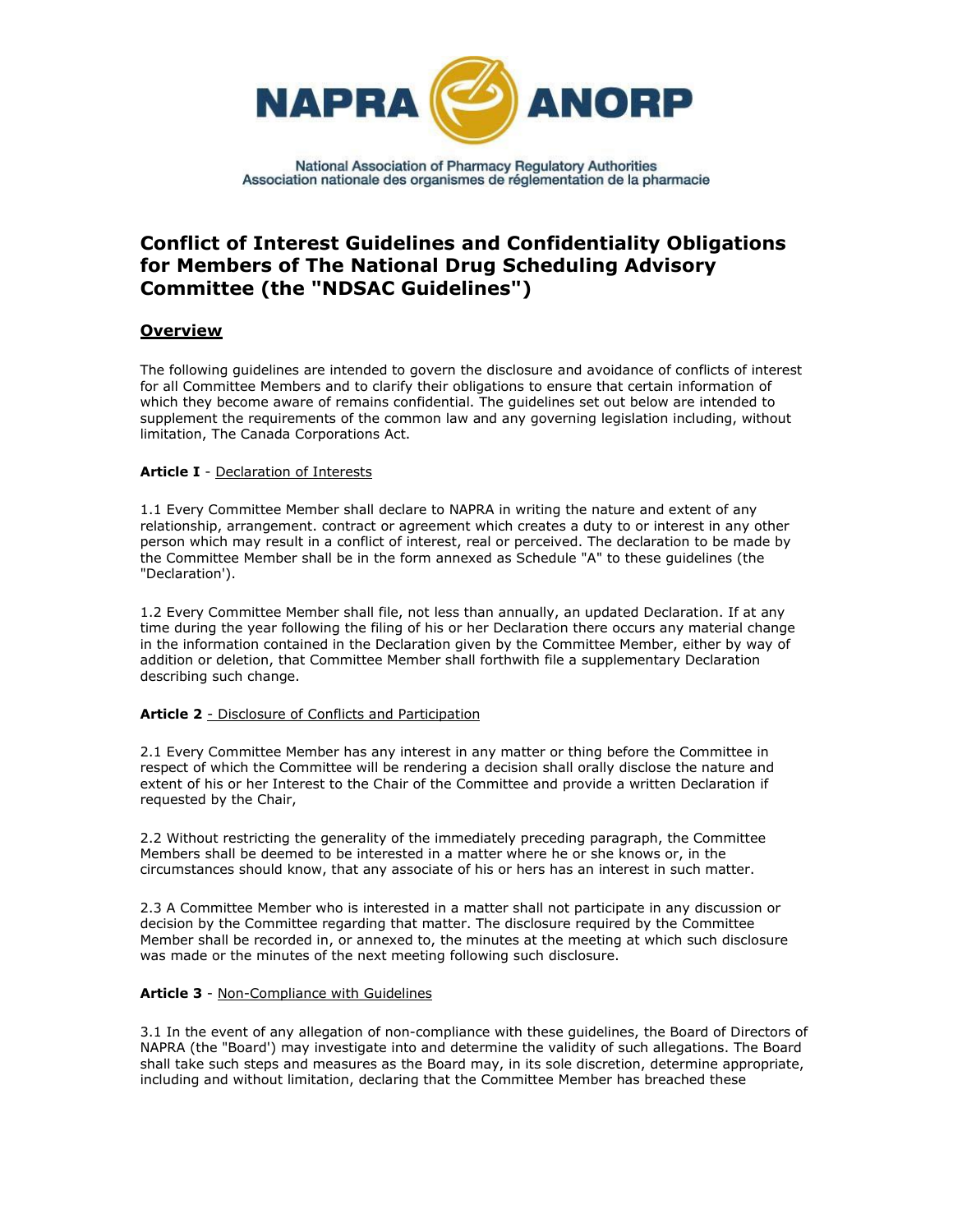

guidelines and is no longer qualified to serve as a Member of the Committee and that his office is thereby vacated; provided that, the Board of Directors shall first advise the Committee Member in writing of the nature and extent of such allegations and provide the Member with an opportunity to make representations regarding same.

### **Article 4** - Confidentiality and Non-Disclosure

4.1 In the course of performing his or her duties as a Member of the Committee, the Committee Member shall become aware of the Proprietary Information of manufacturers or others involved in the development, manufacture or distribution of drugs in Canada (the "Disclosing Person"). Except as hereinafter specified, the Committee Member agrees not to directly or indirectly use or exploit such information, to hold such proprietary information in confidence without disclosure to any third party and to protect it against unauthorized use and disclosure as would a reasonably prudent owner of such proprietary information. The Committee Member may disclose proprietary information to the extent reasonably necessary for perform his or duties as a Member of the Committee provided that any such disclosure shall be made on a "need to know" basis.

4.2 The restrictions set out in paragraph 4.1 above shall not apply to:

(i) information divulged or used by the Committee Member after receiving the Disclosing Person's express written consent thereto;

(ii) information already known to the Committee Member without restriction on full disclosure as evidenced by such Committee Members records;

(iii) information rightfully obtained by the Committee Member from a third party without restriction- ,

(iv) information independently developed by the Committee Member, from and after the date of any such disclosure; and

(v) information that, at the time of receipt, was in the public domain, or becomes public domain information through no breach of the confidentiality obligations by any member of the Committee, or any employee, member, director or agent of NAPRA.

### **Article 5** - Interpretation

5.1 For the purposes of these guidelines, the following words or phrases shall have the meanings set out below.

"**Affiliate**" shall have the meaning attributed to it by the Canada Business Corporations Act;

'**Associate**' when used to indicate a relationship with any person, means:

(i) a body corporate of which that person beneficially owns or controls, directly or indirectly, shares or securities currently convertible into share carrying more than one percent (I%) of the voting rights under all circumstances or by reason of the occurrence of an event that has occurred and is continuing, or a currently exercisable option or right to purchase such shares or such convertible securities,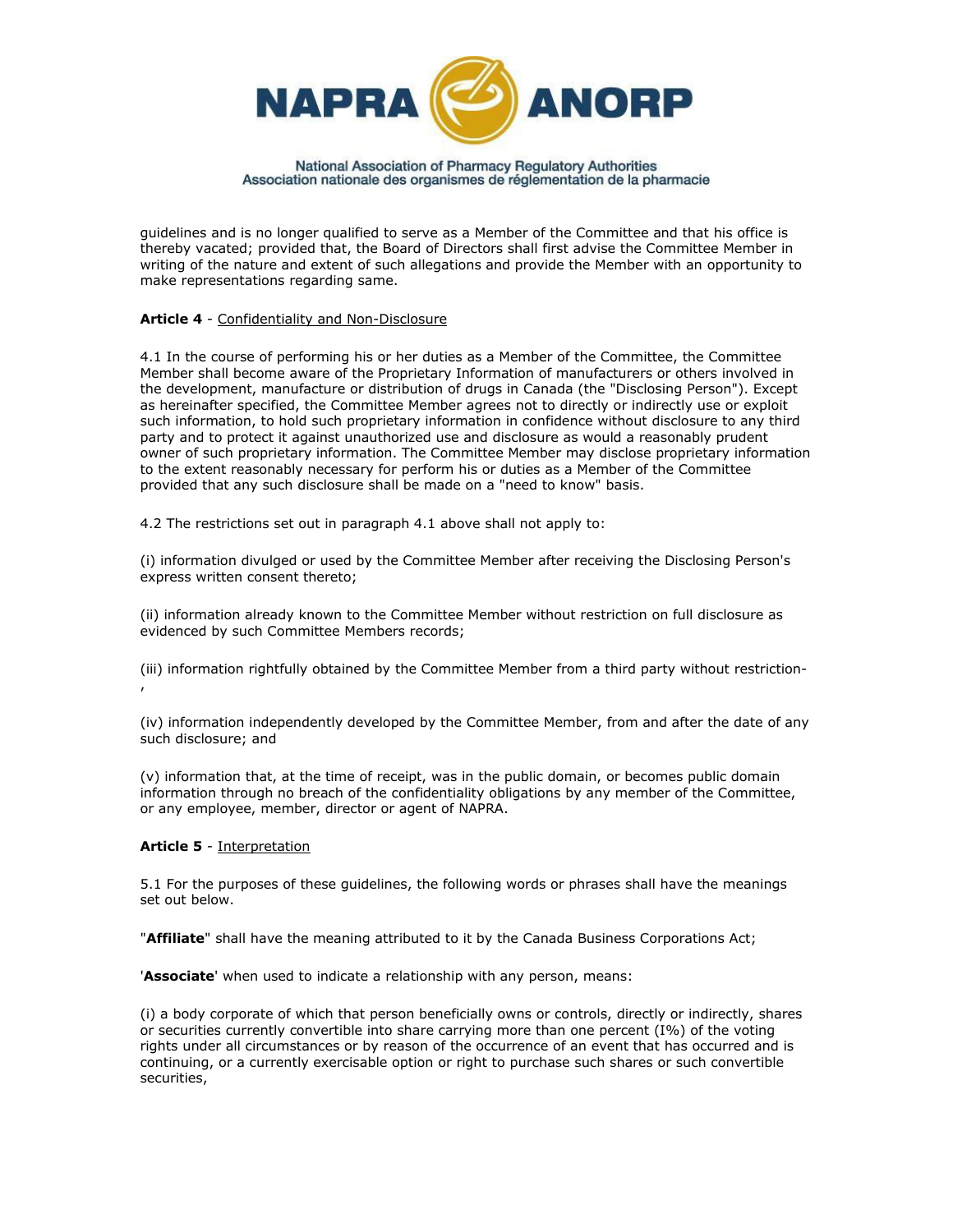

(ii)a partner of that person acting on behalf of the partnership of which they are partners;

(iii) a trust or estate in which that person has a substantial beneficial interest or in respect of which he serves as a trustee or in similar capacity;

(iv) a spouse or child of that person; and

(v) a relative of that person or of his spouse if that relative has the same residence as that person.

"**Board**" means the Board of Directors of NAPRA-

"**Decision**" means any determination, grant, or any other decision in connection with any matter relating to recommendations regarding the scheduling of drugs in Canada including, without limitation, determinations of the appropriate schedule for a drug, recommendations on the conditions and place of sale of drugs in Canada and evaluation and maintenance of the drug scheduling factors.

"**Disclosing Person**" shall have the meaning ascribed to in paragraph 4.1.

"**Interest**" includes:

(i) a personal or business benefit or advantage;

(ii) an increase or decrease in the value of real or personal property;

(iii) an advantage, gain, profit, reward or perquisite of any kind, whether pecuniary or otherwise, and whether direct or indirect; or

(iv) a duty owed as a director, officer, official, associate or employee of a Disclosing Person or any associate of a Disclosing Person.

"**Participate**" with respect to a decision of the Committee means to participate personally as a member of the Committee, whether through approval, disapproval, decision, recommendation, the giving of advice, voting or otherwise but does not include the discussion by an interested committee member of a decision or resolution at a meeting of the Committee where a majority of the remaining Committee Members have approved the discussion on that subject by the interested Committee Member.

"**Person**" means any individual, corporation, partnership, trustee or trust or unincorporated association; and pronouns have a similarly extended meaning.

"**Proprietary Information**" shall include information owned, possessed or controlled by the Disclosing Person which may include, but shall not be limited to;

(i) any information, in oral, written or any other form that the Committee or NAPRA receives from the Disclosing Person and that is designated by such person as proprietary or confidential;